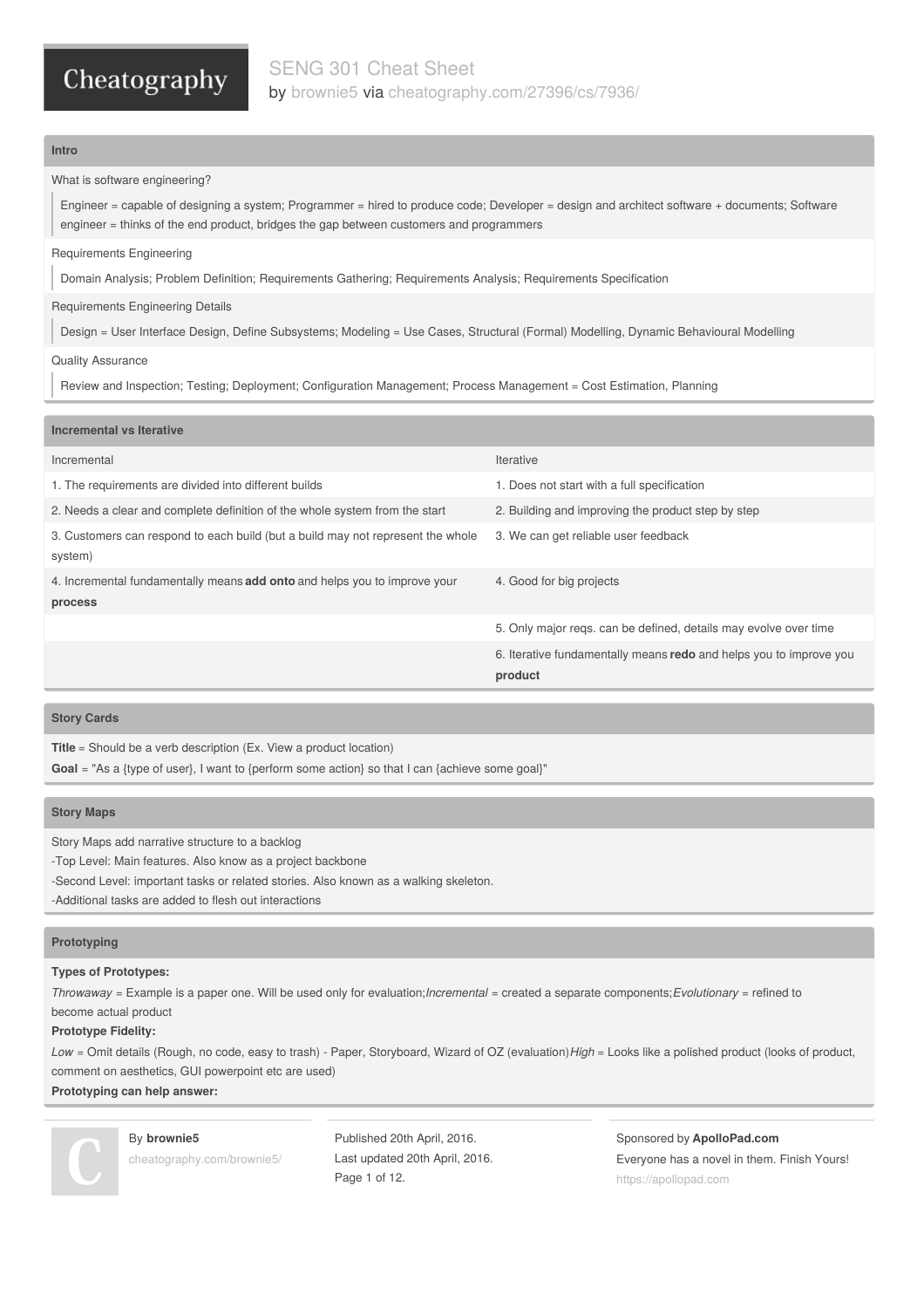### **Prototyping (cont)**

- Crowded UI, Knobs versu slider for controlling volume, Navigation = Transparent or solid menu?

### **White Box/Black Box Testing**

**White** = AKA glass box, structural; Tester know the source code and can debug at runtime = Developer's perspective

**Unit Testing** = Do discrete parts of my system work as expected?

- Does an individual method work as expected?

- Necessary calls to other methods should be mocked out where possible

-Always white box

**Black** = Tester gives inputs and observe outputs (No code, only focus on reqs., interacts with UI only) = User's perspective

**Acceptance Testing** = Is the system working from the customer's perspective? (AKA. System testing)

- Interacts with system through GUI

- Focused in feature

Usually black box

White = Did we build the system right? Black = Did we build the right system?

### **Agile vs TDD**

**TDD** = focused on how code gets written (for work cycles of individuals or small groups of developers exclusively)

Agile = Overall development process (focuses on project management and groups of developers, as opposed to specifically how a given developer writes code)

### **Polymorphism**

A property of OO software by which an abstract operation may be performed in different ways, typically in different classes.

### **Inheritance**

Implicit possession by a subclass of features defined in a subclass. Features include variables and methods

| <b>Abstract Classes and Abstract Operations</b>                                                                                                   |                                                  |  |
|---------------------------------------------------------------------------------------------------------------------------------------------------|--------------------------------------------------|--|
| <b>Abstract Operations</b>                                                                                                                        | No method for that operation exists in the class |  |
| <b>Abstract Class</b>                                                                                                                             | Cannot have any instances                        |  |
| - A class that has one or more abstract more abstract methods must be declared abstract.<br>Apuelace avec the leaf close can be declared shotrest |                                                  |  |

- Any class, except a leaf class, can be declared abstract

- Label with <abstract>

### **Sturctural Modelling**

**Generalization:** Specializing a superclass into subclasses. Avoid unnecessary generalizations

**Dependency:** Used for extremely weak relationships between classes. Ex. A class makes use of a library

**Aggregation:** Represents "part-whole" relationships. The whole side is called the aggregate. Aggregations are read as "is part of"

**Composition:** Are strong forms of aggregation. If the aggregate is destroyed, then the parts are also destroyed.

Aggregation = An association is an aggregation if: the parts 'are part of' the aggregate. The aggregate 'is composed of' the parts. When something owns or controls the aggregate, then they also own and control the parts

### By **brownie5**

[cheatography.com/brownie5/](http://www.cheatography.com/brownie5/)

Published 20th April, 2016. Last updated 20th April, 2016. Page 2 of 12.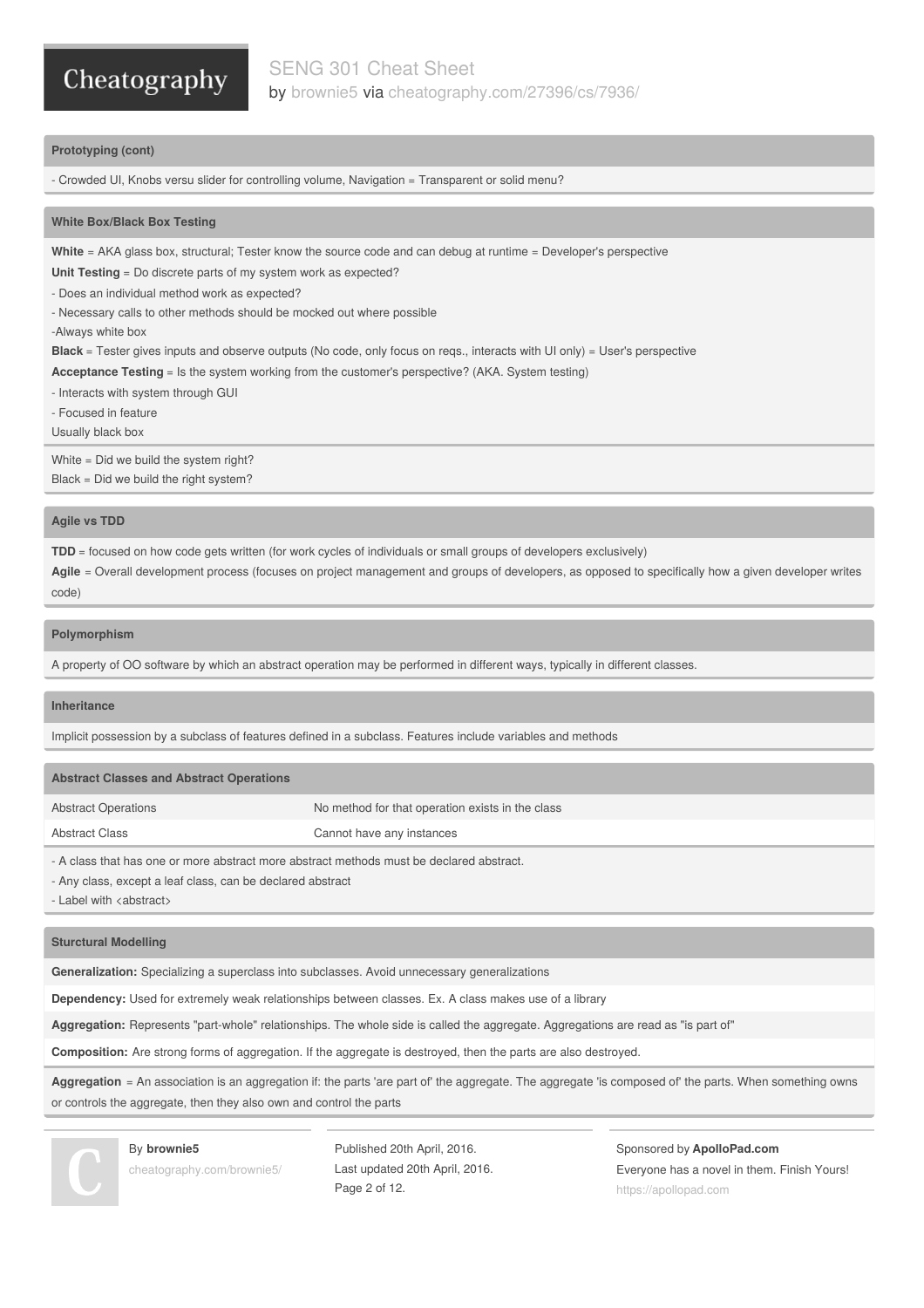### **Evolvability**

"The ability to be evolved" - to adapt in response to change in its environment, requirement and technologies that may have impact on software structural and/or functional enhancements, while taking architectural integrity into consideration

Potential to respond to the pressure to change with minimal modifications

Ex. Bug fixes, enhancements, refactoring, porting

Complexity inherently increases unless work is done to maintain or reduce it

### **Design Principe 1: Divide and Conquer**

Doing something big is normally harder than breaking things up

Separate people can work on each part.

An individual software engineer can specialize

Easier to understand, individual small components

Parts can be replaced or changed without replacing or changing other parts

Ways of dividing: distributed systems = clients and servers; systems = subsystems; subsystem = one or more packages; package = classes; class = methods

### **Design Principle 3: Reduce coupling**

Occurs when there are interdependencies between one module and another

When interdependencies exist, changes in one place will require changes somewhere else

Network of interdependencies makes it hard to see at a glance how some components work

Coupling implies that if you want to reuse one module, you have import the coupled ones too

Types (high coupling to low): - Content: one module to another - Common: two modules share global data, - External : two modules share data format, protocol, - Control - one module controls the flow of another through the argument it passes, - Stamp: Modules share a data structure but each only use a part of it, - Data: modules share data (through parameter passing), - Message: communication between modules via message passing

#### **Adapter**

Context = Building an inheritance hierarchy and want to incorporate it into an existing class; the reused class is also often already part of its own inheritance heirarchy

Motivation = how to obtain the power of polymorphism when reusing a class whose methods have the same function but not the same signature as the other methods in the hierarchy?

Pros = allows you to reuse code that doesn't quite match the method signature you were expecting and you can't modify, decouples clients from internal structure

Cons = changes the interfaces to the functionality you want to use, overuse allows for many redundant classes

#### **Singleton**

Intent = ensure a class only has one instance and provides a global point of access to it

Motivation = It's important for some classes to have exactly one instance. We want to use a single log object to keep track of when multiple threads are taking certain actions and it's important that the timing is shown correctly

Pros = Ensures only one instance is created

By **brownie5**

Cons = Better ways of doing this, usually used wrong and is dangerous (security)



[cheatography.com/brownie5/](http://www.cheatography.com/brownie5/)

Published 20th April, 2016. Last updated 20th April, 2016. Page 3 of 12.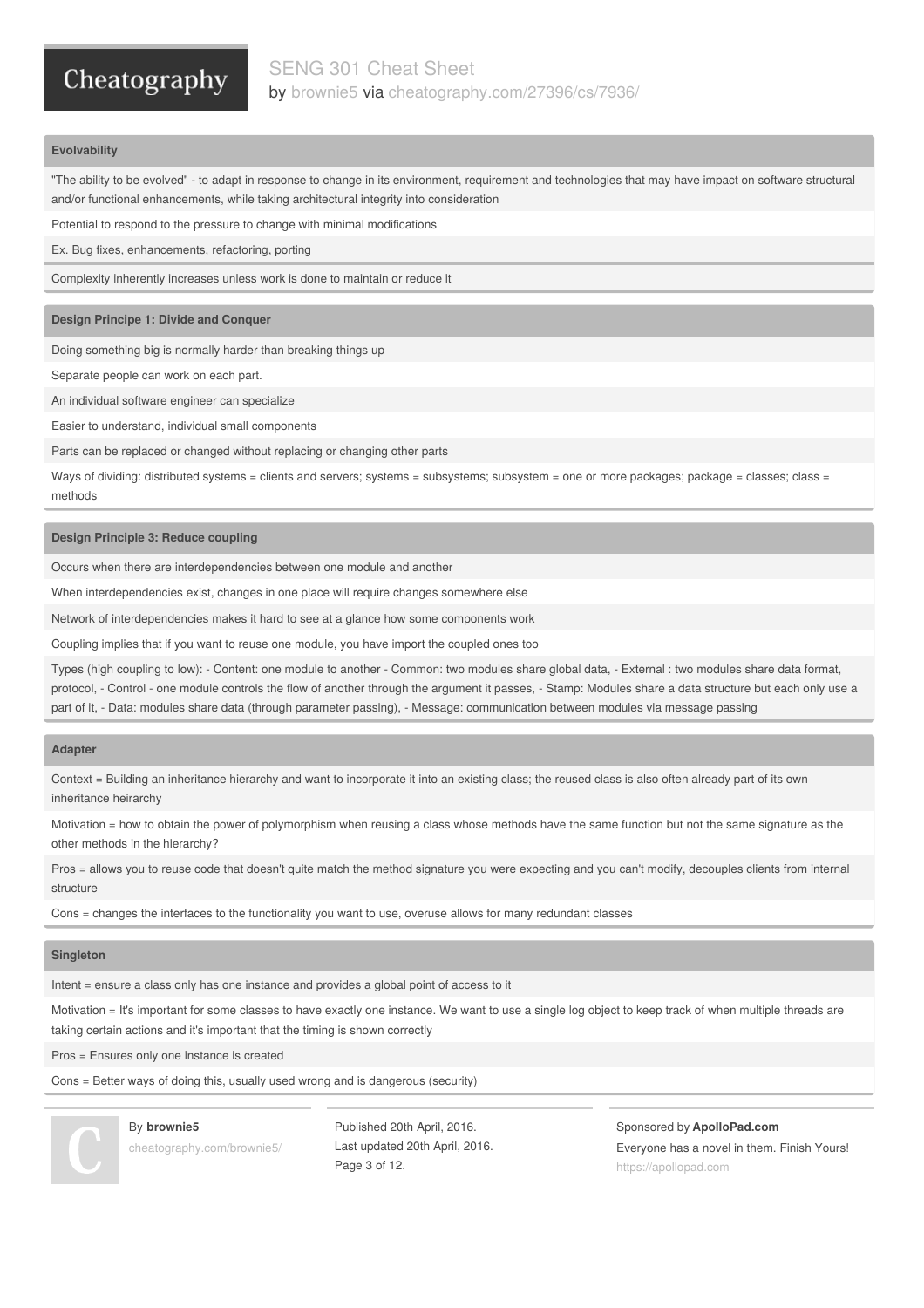### **Observer**

Context = When an association is created between two classes, the code for the class becomes inseparable, reuse of one class means reuse of the other

Motivation = how do you reduce the interconnection between classes, especially between classes that belong to different modules or subsystems?

Antipatterns = Connect an observer directly to an observable so that both have reference to each other, - Make the observes subclasses of the observable

Pros = Limits the amount of information accessed by different classes, ensures that events are handled

Cons = Many modern programming languages have a better, built in event system

### **Software Architecture**

Process of designing the global organization of a software system including:

- Dividing software into subsystems - Deciding how these will interact - Determining their interfaces: the architecture is the core of the design so all software engineers must understand it. Architecture will often constrain the overall efficiency, reusability and maintainability of the system

Importance: To enable everyone to better understand the system, To allow people to work on individual pieces of the system in isolation, prepare for extension of the system, facilitate reuse and reusability

Architecture in different views:

- Logical breakdown into subsystems, - Interfaces among the subsystems, - Dynamics of the interaction among components at run time, - Data will be shared among subsystems, - Components will exist at run time and the machines or devices on which they will be located, -

Ensuring maintainability and reliability = architectural model is stable

- Stable = means new features can be easily added with only small changes to the architecture

### **Developing an architectural model**

#### **Start by sketching an outline:**

- Based on the principal reqs. and use cases
- Determine the main components that will be needed
- Chose among the various architectural patterns

- Suggestion: Have several teams independently develop a first draft of the archi. and merge together the best ideas.

### **Refine the architecture:**

- Identify the mains ways in which the components will interact and the interfaces between them
- Decide how each piece of data and functionality will be distributed among the various components
- Determine if you can re-use an existing framework, if you can build a framework.

\***Mature the architecture**

- All UML diagrams = useful for describing aspects of the archi. model

Architecture using UML diagrams particular = Package, subsystem, component, deployment



By **brownie5**

[cheatography.com/brownie5/](http://www.cheatography.com/brownie5/)

Published 20th April, 2016. Last updated 20th April, 2016. Page 4 of 12.

Sponsored by **ApolloPad.com**

Everyone has a novel in them. Finish Yours! <https://apollopad.com>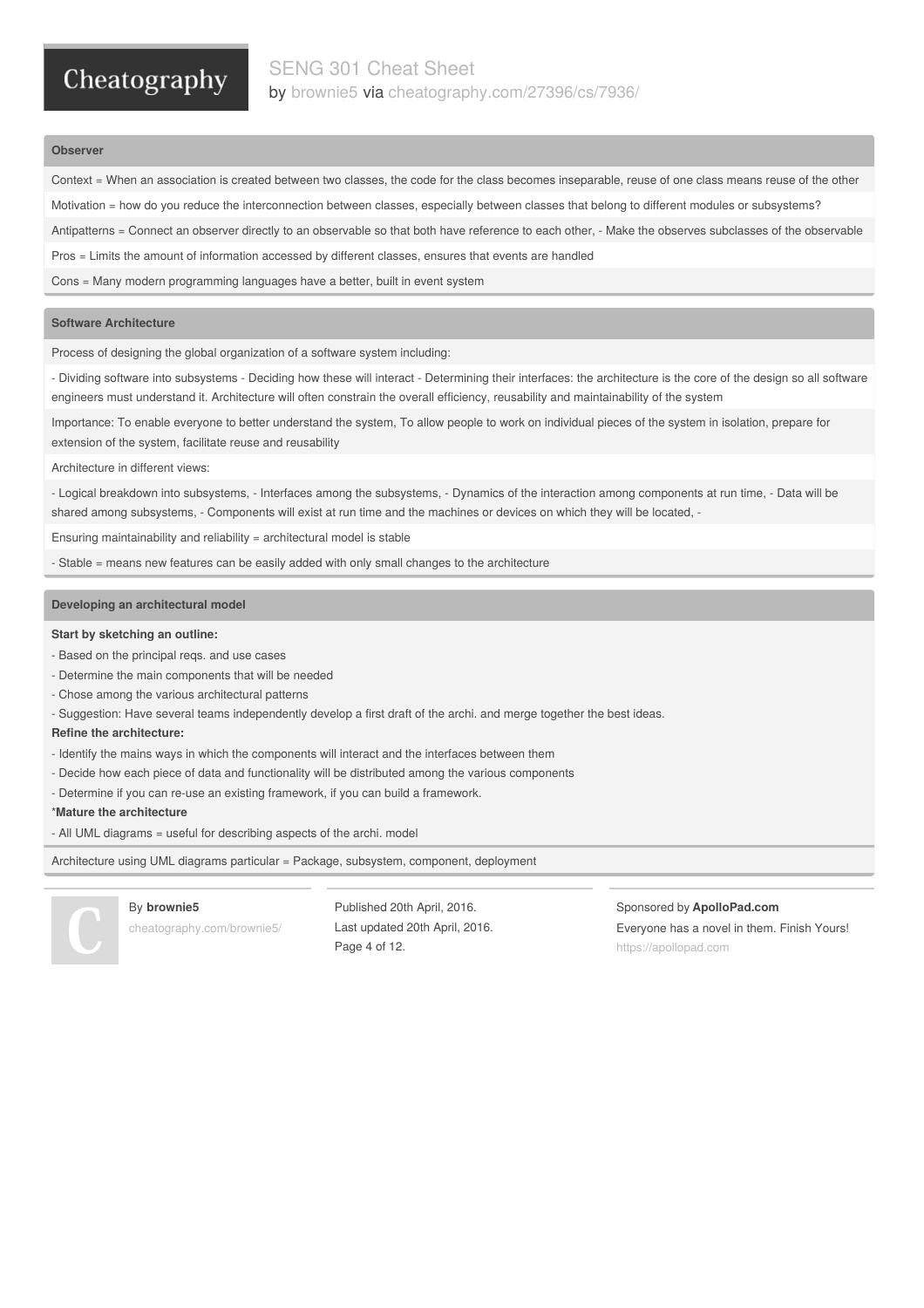### **Model View Controller (MVC)**

- Intent = an architectural pattern used to help separate the user interface layer from other parts of the system
- Motivation = I have a program which interacts with advanced user (through command line) and novice users (through a GUI)
- Model = Manages behaviour data, responds to requests about its state (view), responds to state change commands (controller)
- View Manages display of information

Controller = Interprets user input, changes model and view

Pros = Separation of concerns, increased usability, readability, reusability and testability

Cons = none worth mentioning

### **Refactoring**

Improving the design of an already written code

The process of changing a software system while not altering the external behaviour of the code

A disciplined way to clean up code that minimize the introduction of bugs

Code Smell = surface indication that corresponds to a deeper problem in the system (Duplicated code, Feature Envy, Middle Man, Temporary Fields)

Refactoring Techniques = Extract method, Move method, Pull Up method, Remove middle man, Extract Class, Inline = put body in caller's method and remove the self method

Duplicated code (same expression in two methods of same class or subclasses/similar code/does same thing, different algorithm) = Extract method, Pull up method/field

Feature Envy (likes other classes than it's own) = Move method, Extract method

Middle man (delegates task to others) = Remove middle man

Temp. field (empty unless needed) = Extract class

### **Requirements Activities**

Eliciting Requirements; Modeling and Analyzing Requirements; Communicating Requirements; Agreeing Requirements; Evolving Requirements

**Elicitation** = Surveys, analysing existing documents, brainstorming, model driven techniques, observation or card sorting

**Modelling** = Data, Enterprise, Behavioural, Domain or non-functional reqs.

**Communicating** = Effective communication among different stakeholders

**Agreeing** = Verification and validation, requirement conflicts, requirement risks, stakeholder conflicts

**Evolving** = Managing change, adding reqs, reqs. scrubbing, fixing errors, managing documentation

#### **Overriding**

1. SubClassA inherits a method M from A

2. SubClassA implements method M' such that the signatures of M and M' are indistiguishable

3. M' is said to **override** M

### **Dependency vs. Association**

Dependencies only involve using other classes Associations involve maintaining references to other classes



By **brownie5**

[cheatography.com/brownie5/](http://www.cheatography.com/brownie5/)

Published 20th April, 2016. Last updated 20th April, 2016. Page 5 of 12.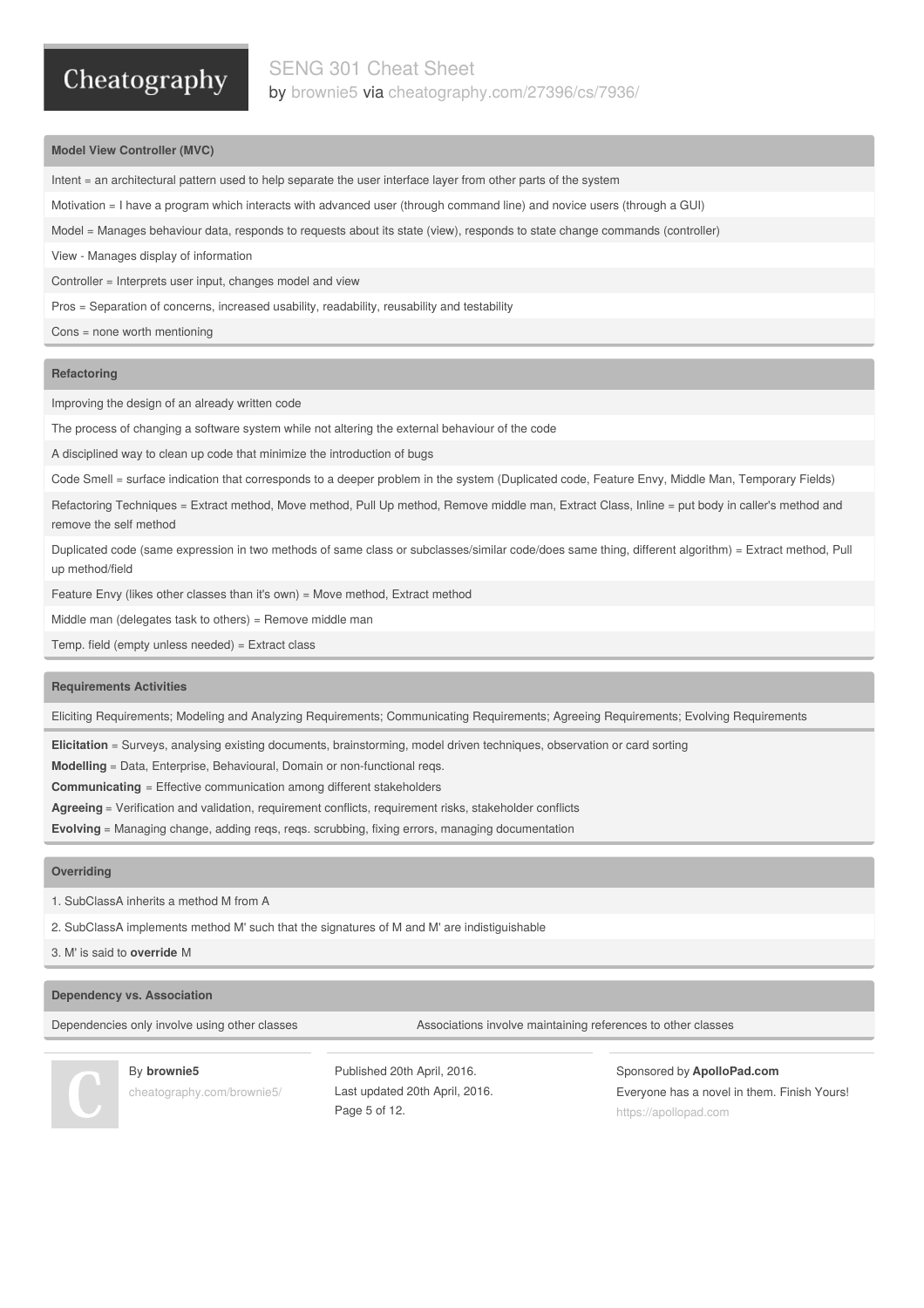### SENG 301 Cheat Sheet by [brownie5](http://www.cheatography.com/brownie5/) via [cheatography.com/27396/cs/7936/](http://www.cheatography.com/brownie5/cheat-sheets/seng-301)

### **Aggregation vs Composition**

Aggregate parts continue to exist if the aggregation is destoryed and can be used in multiple aggregations

Composite parts are specific to their composition and will be destroyed with the composition

**Communication** = Adding details to class diagrams (validates a class

diagram and derives an interaction from a class diagram)

### **Sequence vs. Communication**

**Sequence** = good for explicit ordering of interactions (Interaction model for use case = use case make time ordering explicit)

Adds detail to messages (Communication has less space)

### **Maintainability vs. Evolvability**

Maintainability = actual effort required to locate and fix a fault in the program within its operating environment Evolvability = potential to respond

### **Evolvability Charcteristics**

| Integrity         | Capability of the software system to maintain architectural coherence while accommodating changes                                                                                           |
|-------------------|---------------------------------------------------------------------------------------------------------------------------------------------------------------------------------------------|
| Changeab<br>ility | Capability of the system to enable a specified modification to be implemented.                                                                                                              |
| Portability       | Capability of the software system to be transferred from one environment to another                                                                                                         |
| Extensibil<br>ity | Capability of the software system to enable the implementation of extensions to expand or enhance the system (new capabilities and features)<br>with minimal impact to the existing systems |
| Testabilit<br>У   | Capability of the software system to enable modified software to be validated                                                                                                               |

### **Design Patterns**

The recurring aspects of designs

Pattern = outline of a reusable solution to a general solution encountered in a particular context

Name = unique name for each pattern to ease communication

Intent = Description of the goal of the pattern

Motivation = short scenario illustrating the context in which the pattern can be used

Structure = Class and/or interaction diagrams graphically illustrating the solution

Consequences = Description of the side-effects and results of the pattern

### **Concurrent Engineering**

Divide and Conquer

Teams work on separate components: Follow their own approach

Main Risk: Components don't integrate properly

### Design break each other

By **brownie5** [cheatography.com/brownie5/](http://www.cheatography.com/brownie5/)

Published 20th April, 2016. Last updated 20th April, 2016. Page 6 of 12.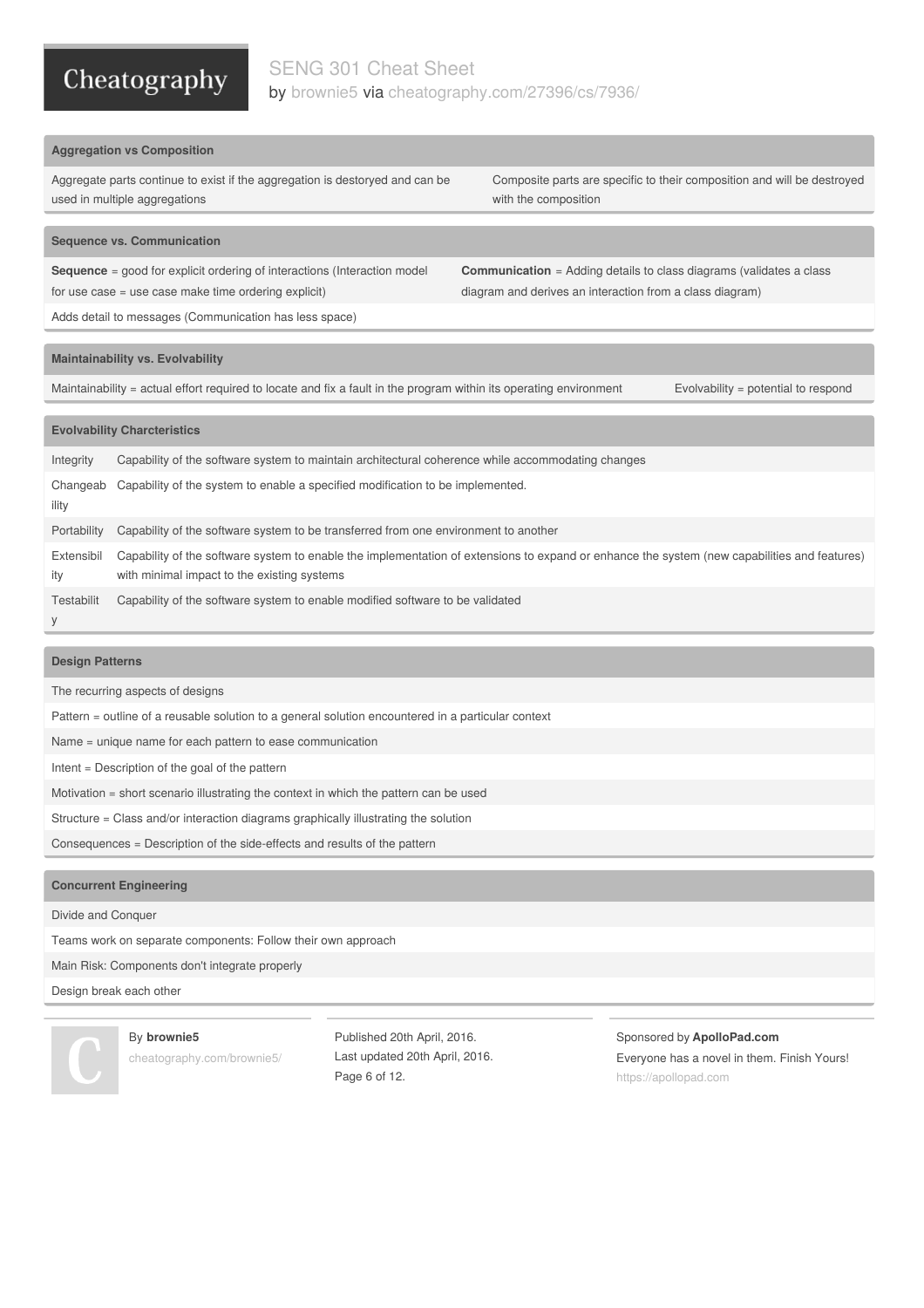### SENG 301 Cheat Sheet by [brownie5](http://www.cheatography.com/brownie5/) via [cheatography.com/27396/cs/7936/](http://www.cheatography.com/brownie5/cheat-sheets/seng-301)

| <b>Common Agile Practice</b>                                          |                                                                       |
|-----------------------------------------------------------------------|-----------------------------------------------------------------------|
| Refactoring: Incrementally improving the code                         | Sustainable Pace: No overtime, people work when rested                |
| No sustainable pace because:                                          |                                                                       |
| -Teams do not have an option to make their own decision               |                                                                       |
| -Allocating people on multiple projects                               |                                                                       |
| -Team's inability to say "No"                                         |                                                                       |
|                                                                       |                                                                       |
| Agile vs. Spiral                                                      |                                                                       |
| Agile                                                                 | Spiral                                                                |
| Iterations are shorter (1 to 4 weeks)                                 | Iterations are longer (4 to 6 months)                                 |
| Not good for low rates of requirements change (cost of collaboration) | Suitable for large scale development (due to risk analysis)           |
| Is good for low-risk and less critical systems                        | More emphasis on documentation and process                            |
| Both are incremental and iterative                                    |                                                                       |
|                                                                       |                                                                       |
| Parts of a Use Case                                                   |                                                                       |
| Name = What is this use case about?                                   | Needs to be descriptive so people can use it. The most important part |

**Name:** Add announcement to a single course

**Actor:** Instructors, TAs

**Postconditions:** New announcement is added to main Blackboard page for all users. New announcement is emailed to student users.

### **Integration Testing**

Do various parts of the system work together?

- Do subsystems/classes/methods work as expected with other subsystems/classes/methods in the system?

Postconditions = What is the result of this interaction Focus on what has been accomplished

-Do parts of my system work with external dependencies? (database, web services)

Actors = Who is going to use this use case? Focus on types of people

-Usually white box

### **TDD**

Specification and not validation (one view), Is a programming technique (another view), Is a way of managing fear during programming, Enables you to take small steps when writing software

Writing the test beforehand makes developers think from a user's perspective when coding leading to a usable API

| <b>Static vs Dynamic Testing</b>                                       |                                                              |                                                                      |                                                        |
|------------------------------------------------------------------------|--------------------------------------------------------------|----------------------------------------------------------------------|--------------------------------------------------------|
| <b>Static</b>                                                          | Dynamic                                                      | Validation                                                           | Verification                                           |
| Objective = Finding errors in early<br>stages of the development cycle | Objective = Checks the functional<br>behaviour of the system | Check that the software product meets<br>the customer's actual needs | Whether the system is well-<br>engineered? Error free? |
| Are we building the product right?                                     | Are we building the right product?                           | Dynamic                                                              | <b>Static</b>                                          |

By **brownie5** [cheatography.com/brownie5/](http://www.cheatography.com/brownie5/)

Published 20th April, 2016. Last updated 20th April, 2016. Page 7 of 12.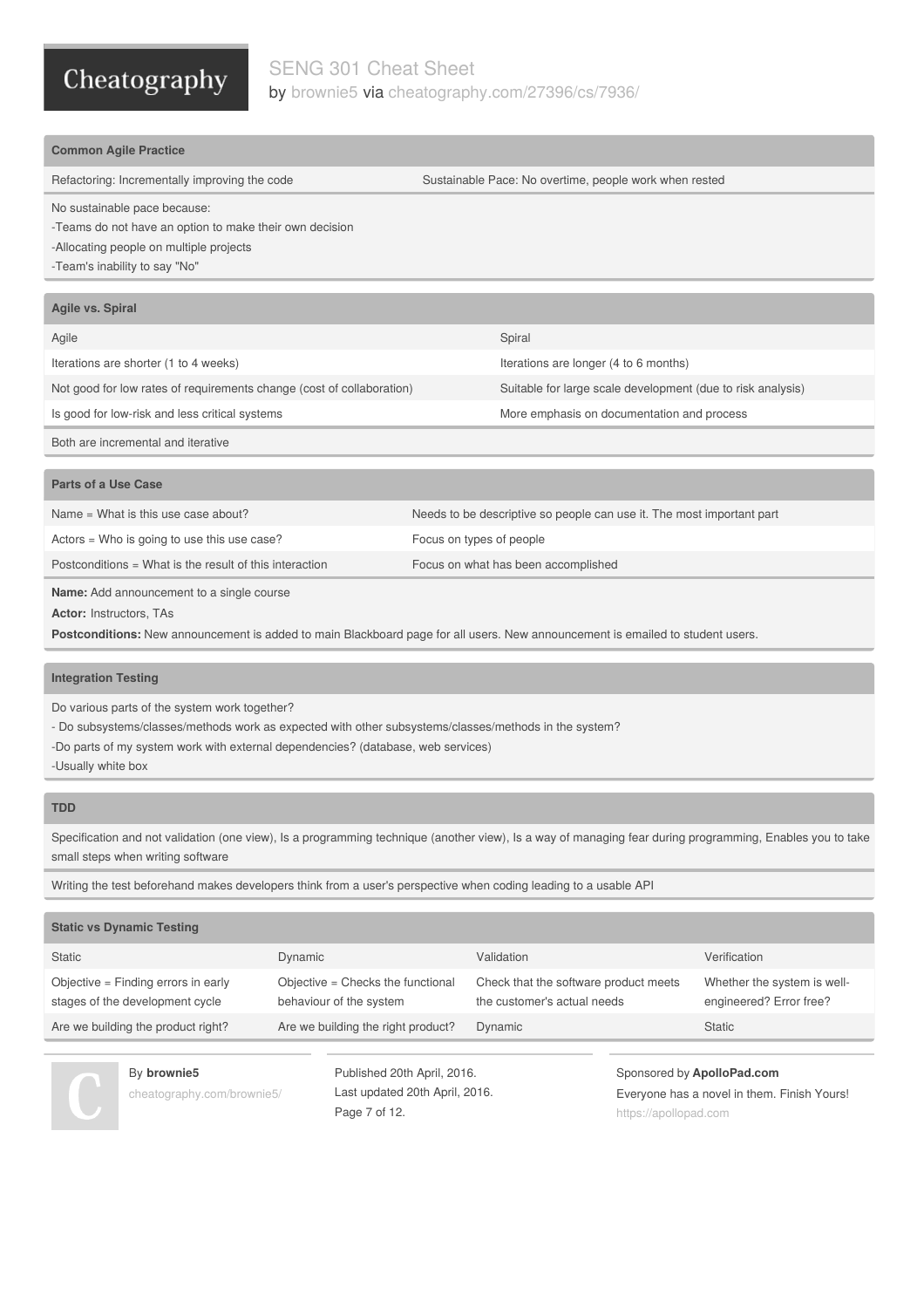### SENG 301 Cheat Sheet by [brownie5](http://www.cheatography.com/brownie5/) via [cheatography.com/27396/cs/7936/](http://www.cheatography.com/brownie5/cheat-sheets/seng-301)

### **Static vs Dynamic Testing (cont)**

Activities = Reviews, Walkthroughs, Inspection Testing - The product meets the user's needs = the product fulfills its intended use

The product is built according to the reqs.

Checking whether the software is of high quality will not ensure that the system is useful. So**Trust but verify, verify but also validate**.

| <b>Testing Practices</b>   |                                                                                                                       |
|----------------------------|-----------------------------------------------------------------------------------------------------------------------|
| <b>Exploratory Testing</b> | Simultaneously learning about the software under test while designing and executing tests                             |
|                            | Uses feedback from the last test to inform the next                                                                   |
| <b>Brute Force Testing</b> | Testing using every possible input parameters                                                                         |
| Equivalence Classes        | Divide possible inputs into equivalence classes based on how the system should react to them                          |
|                            | Input in same equivalence class = same system code trigger                                                            |
|                            | Only one test per equivalence class                                                                                   |
|                            | Testers require knowledge: how system works (internally and in detail), how to create input to trigger all code paths |

**Exploratory** = Is a core testing practice for Agile teams

**Brute** = impossible as you cannot test the whole system

- There is always a limited time for testing and need to focus on testing inputs that will give us the most return on investment

### **Race Conditions**

A race occurs when two threads are using the same resources and the order of operations is important

Critical races can be prevented by locking data so they cannot be accessed by other threads

Ex. A keyword like *synchronized*

#### **Testing Strategies**

- Hard to test critical races

- Use mocking to control the order

### **Why Object Orientation?**

OO is primarily a software programming paradigm

OO systems make use of abstraction in order to help make software less complex

OO systems combine procedural and data abstractions =**organizing procedural abstractions in the context of data abstractions**

OO paradigm is an approach which all computations (abstractions) are performed in the context of objects.

OO analysis = which objects are more important for the users (no programming consideration)

Procedural = The entire system in organized into a set of procedures. One main procedure calls the others. (Performs calculations with simple data)

Data = Idea to group together the pieces of data that describe some entity, so that programmers can manipulate the data as a unit

#### By **brownie5**

[cheatography.com/brownie5/](http://www.cheatography.com/brownie5/)

Published 20th April, 2016. Last updated 20th April, 2016. Page 8 of 12.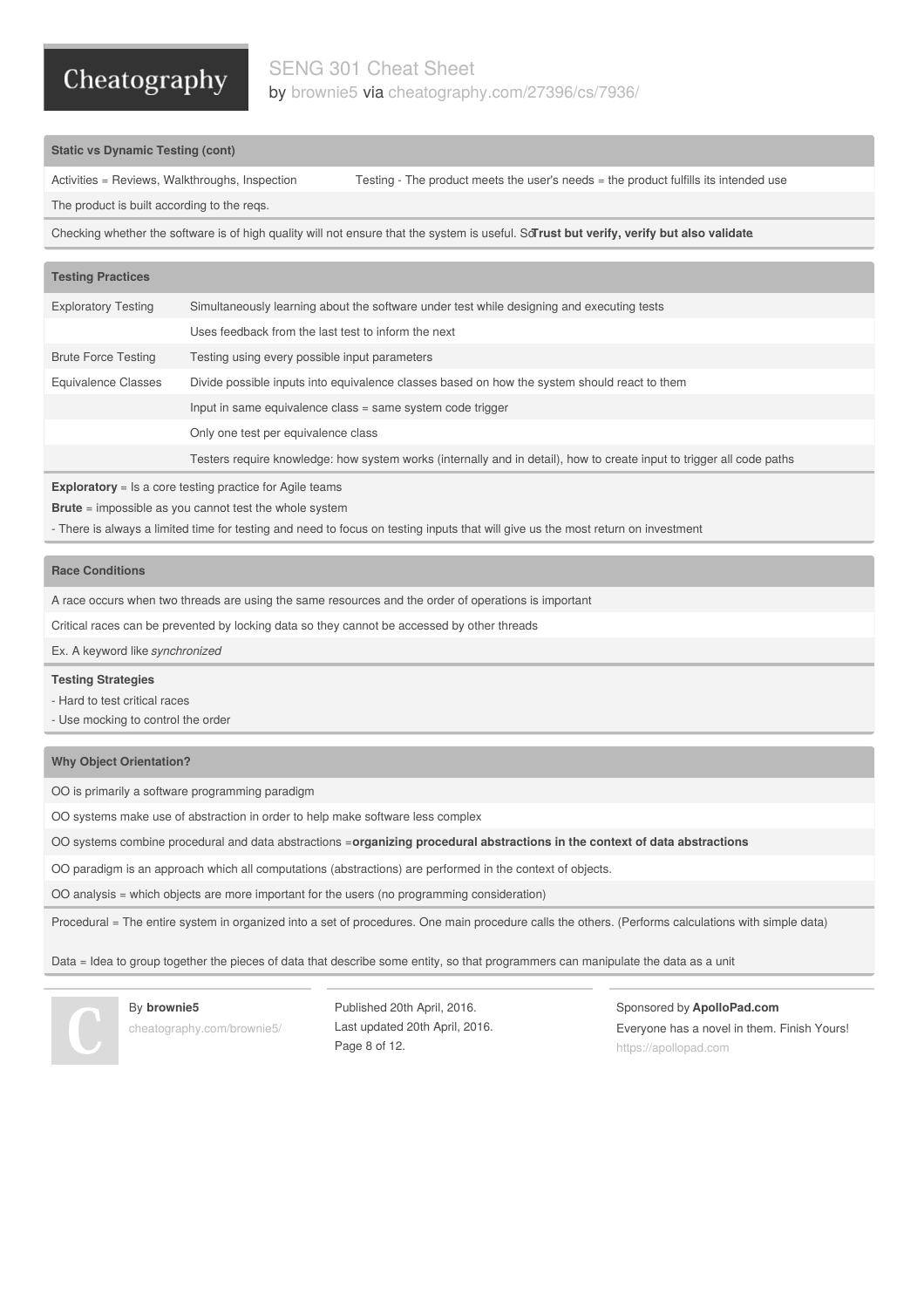### SENG 301 Cheat Sheet

# Cheatography

by [brownie5](http://www.cheatography.com/brownie5/) via [cheatography.com/27396/cs/7936/](http://www.cheatography.com/brownie5/cheat-sheets/seng-301)

### **Instance Variables**

| Attribute       | A simple piece of data used to represent the properties of an object                                                                |
|-----------------|-------------------------------------------------------------------------------------------------------------------------------------|
| Association     | Represents the relationship between instances of one class and instances of another                                                 |
| Static Variable | A variable whose value is shared by all instances of a class                                                                        |
| Method in OO    | Procedure, function or routine in other programming paradogms                                                                       |
| <b>Methods</b>  | Procedural abstractions used to implement the behaviour of a class                                                                  |
| Operation       | Used to discuss and specify a type of behaviour, independently of any code the implements that behaviour (higher level abstraction) |

### **Interface**

Has neither instance variables nor concrete methods.

It is a named list of abstract operations

Every single method declared in an Interface will have to be implemented in the subclass

### **UML Diagrams**

**Interaction Diagrams:** A set of diagrams to model the dynamic aspects of the system. To visualize how the system runs. Often built from a use case and class diagram to illustrate how a set of objects accomplish the required interactions with an actor.

**Sequence Diagrams:** An interaction diagram that focuses on the sequence of messages exchanged by a set of objects performing a certain task

**Communication Diagrams:** Emphasize how objects collaborate to realize an interaction

**State Diagrams** At any given point in time, the system is in precisely one state and will remain in the state until an event occurs to change state. Is a directed graph, nodes are states, edges are transitions. Have timeouts to automatically change states

**Interaction Diagrams Show (Interaction)** = the steps of the use case, the steps of a piece of functionality. Composed of instances of classes, actors and messages.

**Sequence Diagrams:** Can represent conditional logic and loops and show explicit destruction of objects.

**Communication Diagram:** Annotations of object diagrams. Shows link between objects that communicate

### **UML Modelling**

UML (Unified Modelling Language) = graphical language for modelling OO software. 1980s - 1990s = first OO development processes

Types of UML diagrams = Class, objects, interaction, use case, state, activity, component and deployment

Class and object = describe class + methods, relationship between classes

Interaction = How object interact, how system behaves

Use Case = what users can do, feature are related

State  $+$  activity = how system behaves internally

Component + Deployment = how the various components of the system are arranged logically and physically

Main symbols = Classes, Associations, Attributes, Operations, Generalizations (groups classes into inheritance hierarchies)

- Associations can be labelled to make explicit associations (are bi-directional by default, can add an arrow) = many to one, many to many, one to one/one to itself (one to one can sometimes be unnecessary, look carefully!)

By **brownie5**

[cheatography.com/brownie5/](http://www.cheatography.com/brownie5/)

Published 20th April, 2016. Last updated 20th April, 2016. Page 9 of 12.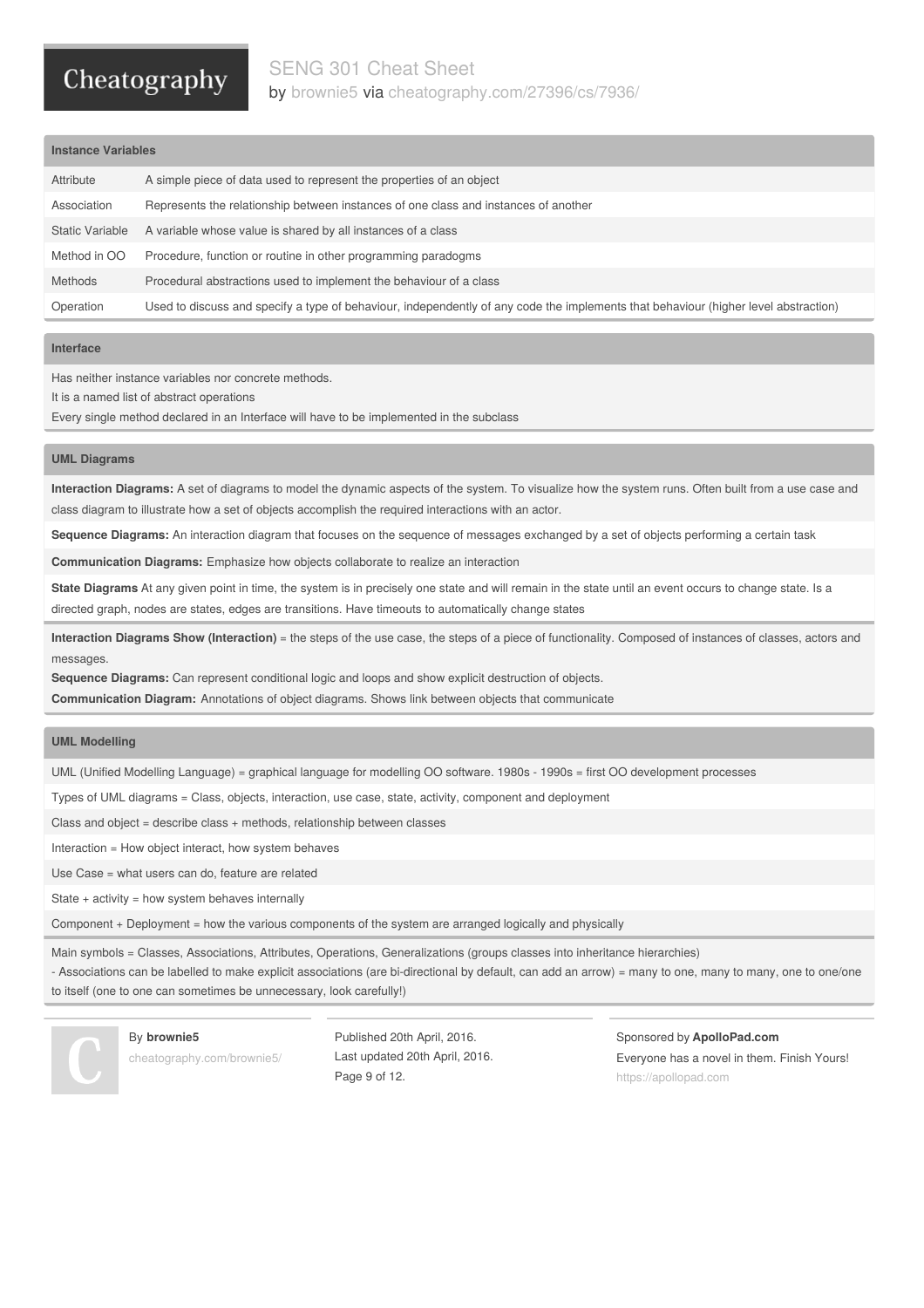### SENG 301 Cheat Sheet by [brownie5](http://www.cheatography.com/brownie5/) via [cheatography.com/27396/cs/7936/](http://www.cheatography.com/brownie5/cheat-sheets/seng-301)

### **Design Principle 2: Increase Cohesion**

Subsystem or module has high cohesion when related things are kept together and everything else out

Measures the organization of the system, makes it easier to understand and change

Types = functional, layer, communicational, sequential, procedural, temporal, utility

Functional = code that computes a particular results is kept together (easy read, replaceable and reused)

Procedural = keeps procedures together (does not necessarily provide input to the next)

Functional = updating a database, creating a new file or interaction with a user is not functionally cohesive Procedural = Each individual should have high cohesion in addition to organizing code in objects

### **Facade**

Intent = to simplify the interface to a complicated subsystem

Motivation = I have several parts of a subsystem that is getting quite complicated and I would like to simplify the process for using the subsystem.

Pros = increases readability and testability, reduces coupling

Cons = if your subsystem changes, your facade will need to be updated as well

### **Requirements**

| Problem                        | General Goals (Scheduling a room for a course)                                                                                                                                                                                                                          |
|--------------------------------|-------------------------------------------------------------------------------------------------------------------------------------------------------------------------------------------------------------------------------------------------------------------------|
| Requiremen                     | All of the things that a system needs to do!; Things you system should (or should not) do; Features your system must provide; Things your<br>users will expect                                                                                                          |
| Functional<br>Requiremen<br>ts | Inputs the system should accept; Outputs the system should produce; Data the system should store that other systems might use;<br>Computations the system should perform (Not algorithms); Timing and sync. of the above (Not response time but the ordering of events) |

Functional Requirements: Could relate to interactions with a person or with another system

| <b>Functional vs. Non-functional</b> |                                                                                          |
|--------------------------------------|------------------------------------------------------------------------------------------|
| Functional                           | What is the system doing? For example: Should be able to make two slides                 |
| Non Functional                       | How is the system doing a thing? For Ex. A created slide should be displayed in 1 second |

### **Non - Functional**

Response Time, Throughput, Resource Usage, Reliability, Availability, Failure Recovery, Maintainability, Modularity, Security, Testability, Learnability, Usability, Price, Extensibility, Reusability

Non functional requirements may be more critical than functional requirements, if these are not met, the system is useless! Usually cannot be implemented in a single module of a program.



### By **brownie5**

[cheatography.com/brownie5/](http://www.cheatography.com/brownie5/)

Published 20th April, 2016. Last updated 20th April, 2016. Page 10 of 12.

Sponsored by **ApolloPad.com**

Everyone has a novel in them. Finish Yours! <https://apollopad.com>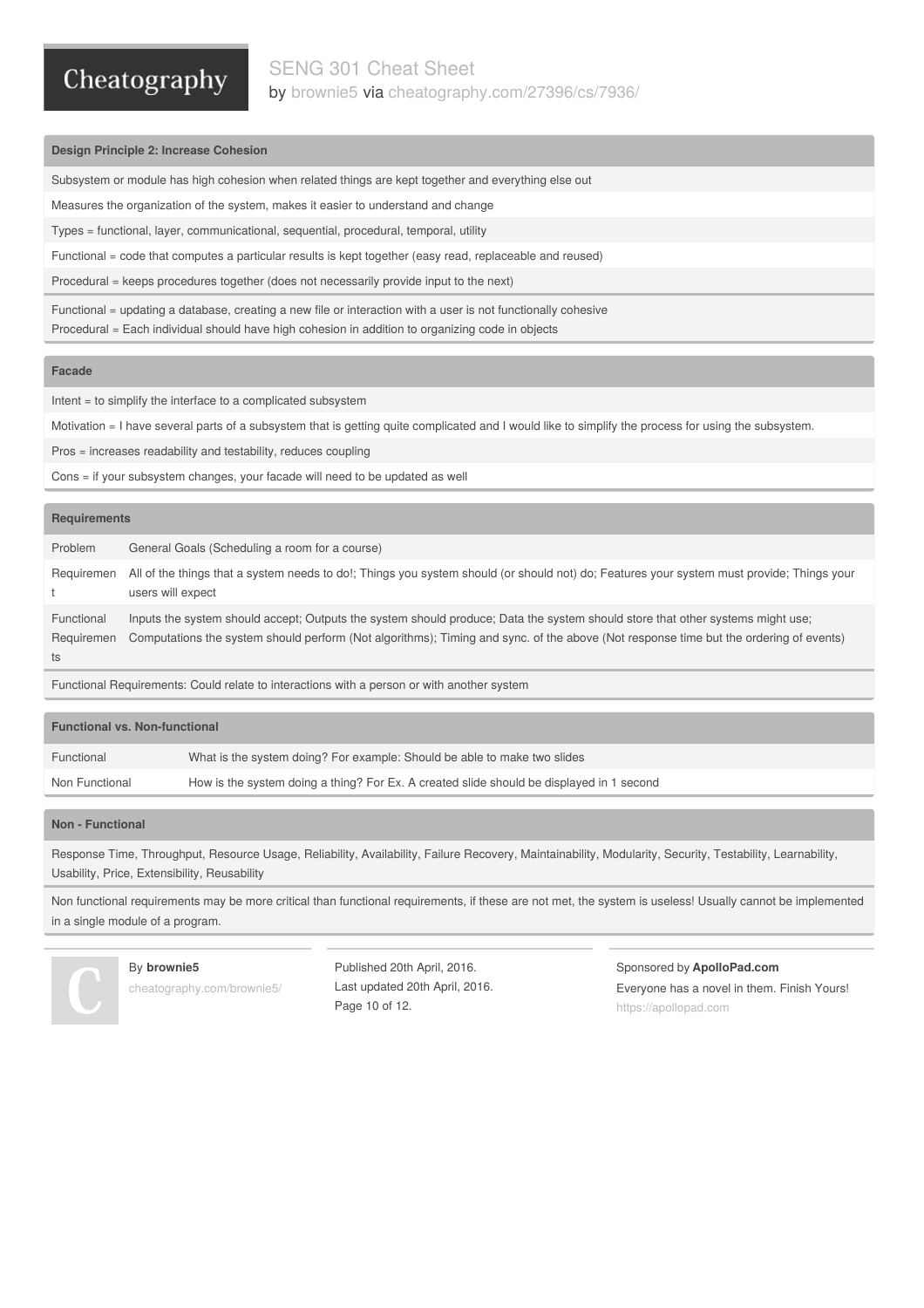SENG 301 Cheat Sheet by [brownie5](http://www.cheatography.com/brownie5/) via [cheatography.com/27396/cs/7936/](http://www.cheatography.com/brownie5/cheat-sheets/seng-301)

### **Planning**

*Planning* = Process of deciding: What activities will be performed, when activities should be started/completed. *Project Planning* = Scope of system as a whole, what order features will be done *Iteration Planning:* Which features will be included in the next deliverable? **Parts of Planning** Which features are most valuable or risky? Which features will make it into the project or iteration? How much effort will each feature take? Does a given feature depend on other features? Based on all this: in which order will features be implemented? Generally the high priority tasks should be picked first for an iteration

Base the amount of work in an iteration on the velocity of your team 70% tasks in the iteration should be must-haves leaving room for uncertainty (based on worst + average case estimates)

#### **Tracking**

Process of determining: when and what tasks got completed. Tracking + planning = extent to which a project in on schedule/cost can be monitored.

### **TDD Techniques**

| Triangulation (Playing Difficult): | Referring to how we're using multiple bearings to pinpoint the implementation towards the proper implementation            |
|------------------------------------|----------------------------------------------------------------------------------------------------------------------------|
| Using a test double                | As alternative and suitable implementations of an interface or class that we don't want to use in a test                   |
|                                    | This is because it's too slow, or not available or depends something not available or is just too difficult to instantiate |

### **Objects**

Object = a chunk of structured data in a running software system

Represents anything with which you can associate properties and behaviour

Properties characterize the object - describing it's current state

Behaviour = the way an object acts and reacts to the possible changing of its state

### **Classes**

Class = a software module that represents and defines a set of similar objects.

Object with same properties + behaviour = instances of one class

Class contains all of the code that relates to its objects. This includes data for implementing properties and procedures (AKA methods) for implementing behaviour



#### By **brownie5**

[cheatography.com/brownie5/](http://www.cheatography.com/brownie5/)

Published 20th April, 2016. Last updated 20th April, 2016. Page 11 of 12.